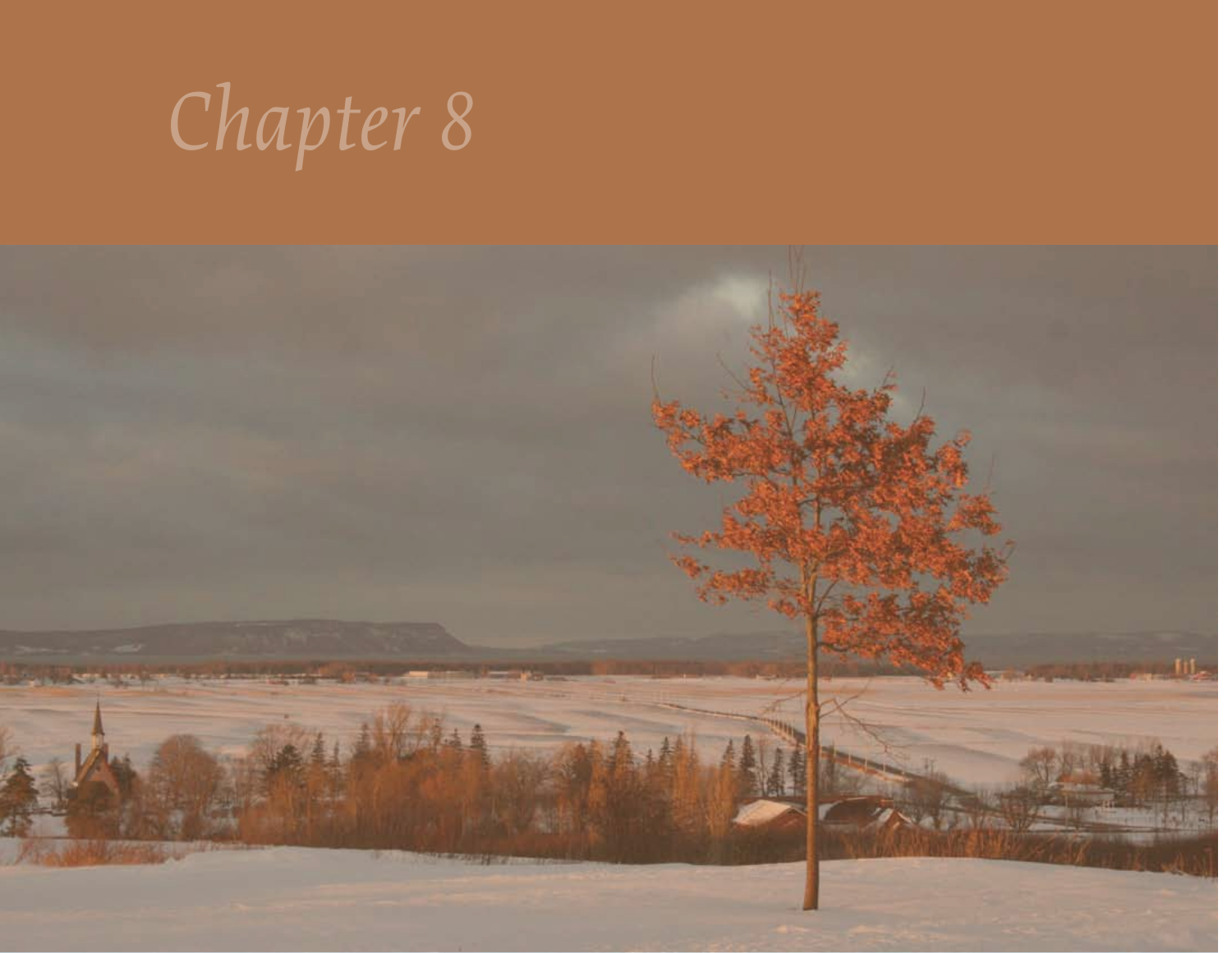# 8.0 Contact Information of Responsible Authorities

# 8.a. **Preparer**

# **Christophe Rivet**

*Project Manager* Parks Canada Agency

Atlantic Service Centre Parks Canada Agency 1869 Upper Water Street Halifax, Nova Scotia Canada B3J 1S9 TEL: (902) 426-5918 fax: (902) 426-9199 e-mail: christophe.rivet@pc.gc.ca

## 8.b. **Official Local Institution**

## **Grand Pré World Heritage Site Stewardship Board**

35 Webster Street Kentville, Nova Scotia Canada B4N 1H4 TEL: (902) 678-2298 fax: (902) 678-2324

# 8.c. **Other Local Institutions**

## **Grand-Pré National Historic Site of Canada**

New Brunswick North Field Unit Parks Canada 186 Route 117 Kent, New Brunswick Canada E4X 2P1 tel: (506) 876-1200 fax: (506) 876-4802 e-mail: robert.sheldon@pc.gc.ca

## **Kings Regional Development Agency (Kings RDA)**

35 Webster Street Kentville, Nova Scotia Canada B4N 1H4 TEL: 1-888-865-4647 fax: (902) 678-2324 e-mail: info@kingsrda.ca

## **Municipality of the County of Kings**

PO Box 100 87 Cornwallis Street Kentville, Nova Scotia Canada B4N 3W3 TEL: 1-888-337-2999 fax: (902) 679-0911 *(Planning Department)*